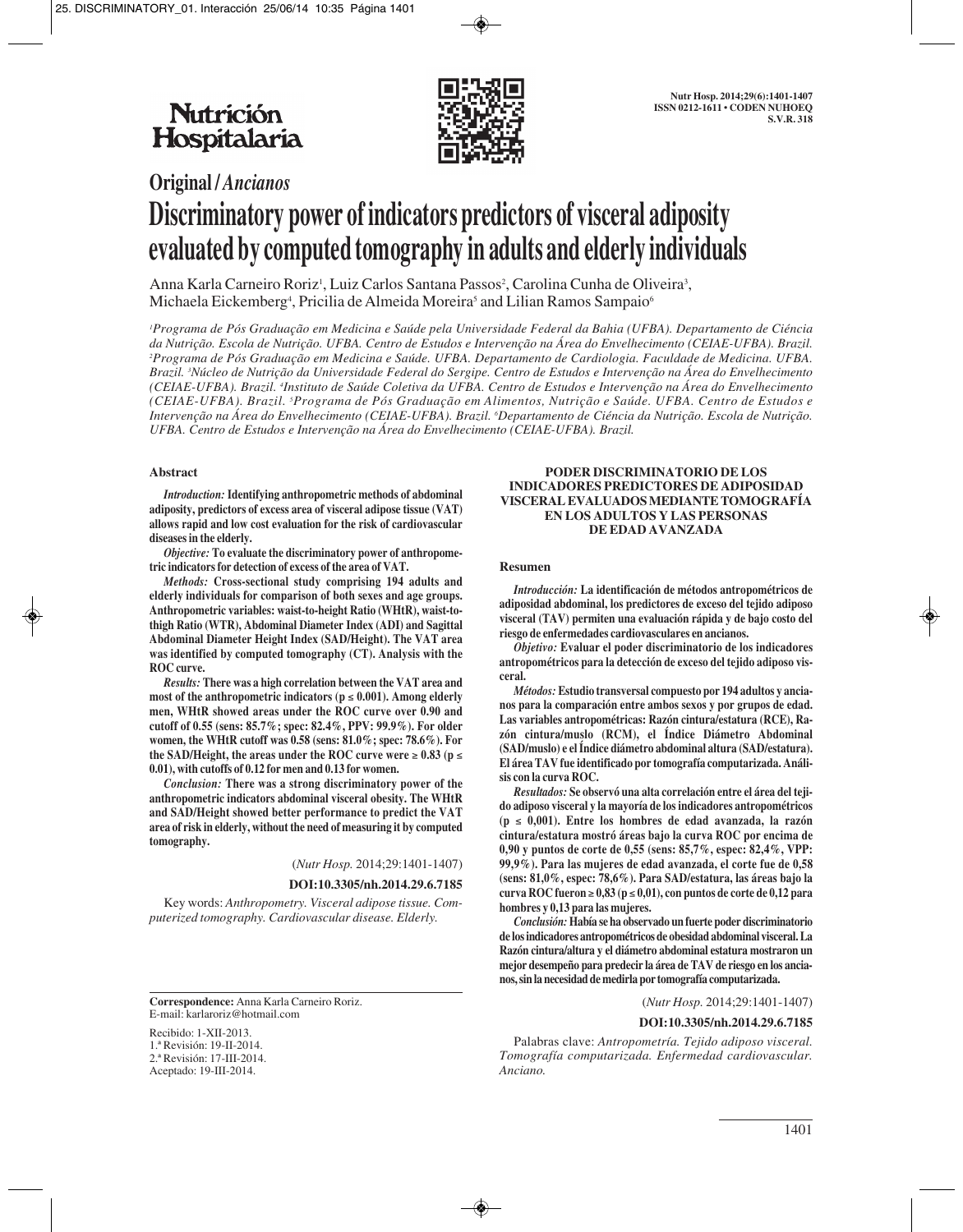# **Abbreviations**

ADI: Abdominal Diameter Index. CT: Computerized Tomography. NPV: Negative predictive values. PPV: Positive predictive values. ROC: Receiver Operating Characteristic. SAD: Sagittal Abdominal Diameter. SAD/Height: Sagittal Abdominal Diameter Height Index. Sens: Sensitivity. Spec.: Specificity.

ThC: Thigh Circumference. VAT: Visceral Adipose Tissue. WC: Waist Circumference. WHtR: Waist-to- Height Ratio. WTR: Waist-to-Thigh Ratio.

# **Introduction**

Androgenic obesity is closely associated with insulin resistance, hypertension and dyslipidemia, and high risk for type 2 diabetes, cardiovascular disease and mortality, threatening to reduce world's life expectancy<sup>1,3</sup>. These outcomes incidence are high in elderly individuals and the risk of developing or to worsen them must be identified accurately, and early.

The evaluation of abdominal visceral adiposity in the elderly is considered fundamental, but complex due to the influence of several factors, which need to be investigated and represent an important tool in geriatric clinic practice, established by the strong association between this fat and the damages arising from obesity4,5.

Among the imaging methods that guarantee accurate quantification of abdominal visceral fat compartments, computed tomography (CT) is considered as the "golden standard". However, its practical utilization is limited by the need of high cost technology and hard operation<sup>6</sup>. Studies show anthropometric indicators as alternative methods used to estimate the visceral fat excess and, consequently, of risk for cardiovascular events<sup>7,8</sup> and death $9-11$ , however there are few studies that compare the VAT area using CT with anthropometrics indexes which include measurements of height and thigh circumference, especially in the elderly, as this study aims to do.

Anthropometric indicators of visceral adiposity are considered superior to general adiposity ones by being able to better predict the risk of cardiovascular diseases<sup>12,13</sup> besides using simple measures, fast, reproducible, that require portable and low cost instruments that can be applied as substitutes of CT in the visceral fat estimative, targeting early identification of risk for these outcomes, expanding its applicability in clinical practice and research.

This study aims to evaluate the discriminatory power of anthropometric indicators for the detection of excess in the area of visceral adipose tissue (VAT) among the elderly in both sexes.

# **Methods**

# *Study design and data collection*

Cross-sectional study conducted at the University Hospital and School of Nutrition at Federal University of Bahia, at the city of Salvador, Brazil. Individuals adults (between 20-59 years old) and elderly (above 60 years old) took part in the research, and were randomized by convenience for equitable inclusion, by sex, age and body mass, determined by Body Mass Index =  $kg/m^2$  specific for each age group<sup>14,15</sup>.

Exclusion criteria: individuals under the age of 20 years old, body mass index  $> 40$  kg/m<sup>2</sup>, carriers of malnutrition and severe disorders (neural sequelae, dystrophy), pregnant and lactating women, individuals who had recently undergone abdominal surgery or who had tumors, hepatomegaly, splenomegaly or ascites or with any problem that compromised the recommended technique for anthropometric measurements and visceral fat by computed tomography.

Anthropometric and imaging by computed tomography (CT) evaluations, to estimate the visceral adipose tissue area, were held in the same day to avoid weight changes, in the composition and distribution of body fat in the individual.

# *Anthropometry*

Data collection was conducted by the Center of Research and Intervention on the Aging Area of UFBA's School of Nutrition. Anthropometric evaluation was performed by a properly trained and standar dized staff and consisted of measurements of weight, height and waist circumference (WC) obtained according to the techniques proposed by Lohman et al16. Portable, digital scale (Filizola, São Paulo, Brazil) with capacity up to 150 kg and precision of 100 g was used to measure the weight with the individuals wearing light clothes and no shoes. Height was measured with a portable stadiometer (Seca, TBW Importing *Ltda.*). Circumferences were measured with a measuring tape made of inelastic synthetic material with 1 mm of precision. Waist circumference was measured at the midpoint between the lower costal margin and the iliac crest. The thigh circumference (ThC) was measured on the right side of the body, at the midpoint between the inguinal crease and the proximal border of the patella. The individual remained standing and with the right knee slightly bent.

The Sagittal Abdominal Diameter (SAD) was measured with the individual in supine position, between the iliac crests with the aid of abdominal caliper mobile shank technique (Holtain Kahn Abdomi -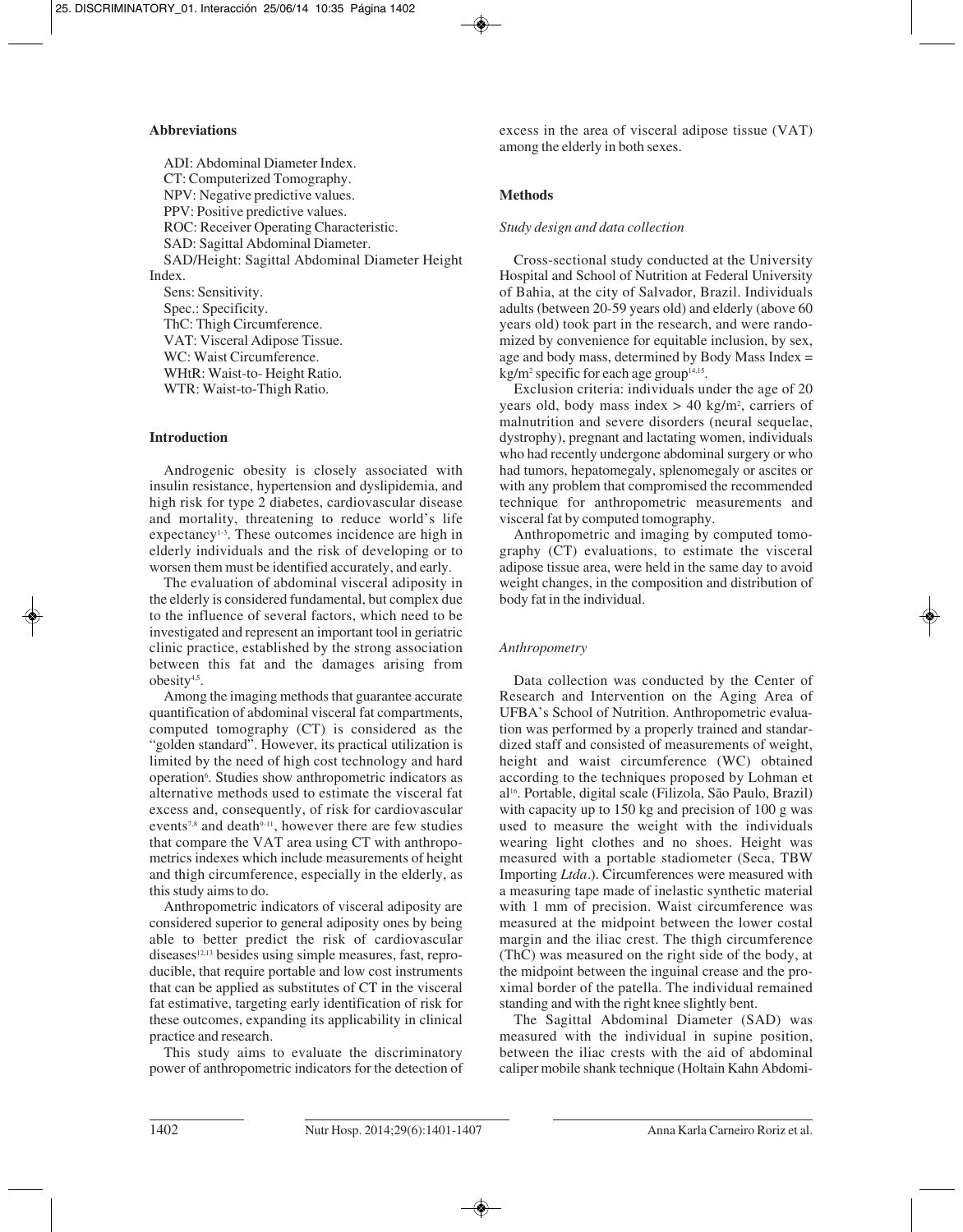nal Caliper®) proposed by Kahn<sup>17</sup>. Anthropometric data showed correlation coefficients intra and inter evalua tor higher than 0.90 confirming the reliability of the measurements collection.

Anthropometric measurements evaluated were: Waist-to-Height Ratio (WHtR), Waist-to-Thigh Ratio (WTR); Abdominal Diameter Index (ADI = **SAD/** ThC) and Sagittal Abdominal Diameter Height index (SAD/Height).

## *Quantification of Visceral Adipose Tissue Area (VAT)*

The visceral adipose tissue area was measured by computed tomography with the help of the Spirit Siemens tomograph of the Radiology Service in the University Hospital and was analyzed by the same technician. The examination was conducted in complete fasting of 4 hours with the patient in dorsal decubitus, arms extended above the head and exposure time of three seconds.

The examination was obtained by a single tomographic cut at the level of L4-L5 vertebrae, with a cut thickness of 10 mm. It was used the technique described by Seidell et al<sup>18</sup>. The tomography program was used with radiographic parameters of 140 kV and 45 mA, being employed the density of -50 and -150 Hounsfield Units to identify the adipose tissue. No barium or organic iodinated contrast agent was admi nistered. The value  $\geq 130$  cm<sup>2</sup> was considered as excess area of visceral adipose tissue and of risk for deve loping cardiovascular diseases<sup>19</sup>.

#### *Statistical analysis*

For data analysis descriptive statistics was used (measurements of central and dispersion tendencies) of continuous variables. The normality of the variables was analyzed by the Kolmogorov-Smirnov test, and according to variables linearity we used Pearson correlation coefficient to determine the correlation between anthropometric indicators and VAT area, comparing adults and elderly, in both sexes. Analysis of ROC curves (Receiver Operating Characteristic) were used to evaluate and compare the indicators capacity to identify the excess of VAT area. Then, sensibility, specificity, positive predictive value (PPV) and negative predictive value (NPV), and their respective cutoffs with a more appropriate balance between them were examined.

Sensitivity was defined as the proportion of indivi duals with excessive VAT area correctly identified and specificity as the proportion of individuals without excessive VAT area correctly identified. Also identified were their respective cutoffs of best sensibility and specificity combination with superior predictive capacity of VAT area excess for each sex and age group. The significance level was set at  $p \le 0.05$ . For analyses the statistical program SPSS was used (version 16.0, SPSS Inc., Chicago, IL, USA).

## *Ethical aspects*

This study was approved by the Ethics Committee in Research of the Nutrition School of Federal University of Bahia, opinion  $n^{\circ}$  01/09. All subjects signed an informed consent term and they received their results for monitoring and / or clinical treatment, in addition to receiving professional nutrition care of the Nutritional ambulatory of the University Hospital.

### **Results**

The general characteristics of the 194 evaluated patients are presented in table I. In the descriptive

| <b>Table 1</b>                                                                                                 |  |  |  |  |  |
|----------------------------------------------------------------------------------------------------------------|--|--|--|--|--|
| Descriptive analysis of the anthropometric variables and visceral adipose tissue area, and the mean comparison |  |  |  |  |  |
| of these variables, by sex and age group                                                                       |  |  |  |  |  |

|                          | Mean              |                  |                  | Women             |                    |                  |  |
|--------------------------|-------------------|------------------|------------------|-------------------|--------------------|------------------|--|
|                          | Adults $(n = 51)$ | Elderly $(n=45)$ | $\boldsymbol{p}$ | Adults $(n = 49)$ | Elderly $(n = 49)$ | $\boldsymbol{p}$ |  |
| BMI(kg/m <sup>2</sup> )  | 25.10(3.50)       | 26.38(4.32)      | 0.120            | 26.30(4.94)       | 26.92(3.90)        | 0.499            |  |
| $WC$ (cm)                | 88.30 (9.7)       | 93.90 (12.1)     | 0.016            | 84.70(11.5)       | 89.60 (9.9)        | 0.029            |  |
| $ThC$ (cm)               | 52.30(5.1)        | 48.30(5.4)       | 0.000            | 54.10(7.4)        | 50.40(5.9)         | 0.008            |  |
| SAD(cm)                  | 19.70(2.7)        | 21.20(3.8)       | 0.031            | 19.40(3.1)        | 20.20(3.0)         | 0.217            |  |
| WHtR                     | 0.51(0.07)        | 0.57(0.06)       | 0.000            | 0.53(0.07)        | 0.59(0.06)         | 0.000            |  |
| <b>WTR</b>               | 1.69(0.16)        | 1.94(0.18)       | 0.000            | 1.57(0.16)        | 1.79(0.19)         | 0.000            |  |
| SAD/Height               | 0.11(0.02)        | 0.13(0.02)       | 0.001            | 0.12(0.02)        | 0.13(0.02)         | 0.011            |  |
| ADI                      | 0.38(0.05)        | 0.44(0.06)       | 0.000            | 0.36(0.04)        | 0.40(0.05)         | 0.000            |  |
| $VAT$ (cm <sup>2</sup> ) | 96.50(58.7)       | 157.80 (86.1)    | 0.000            | 71.84 (43.5)      | 122.50 (48.9)      | 0.000            |  |

Data presented as mean (standard deviation).

BMI: Body Mass Index; WC: Waist Circumference; SAD: Sagittal Abdominal Diameter; ThC:Thigh Circumference; WHtR: Waist-to- Height Ratio; WTR: Waist-to-Thigh Ratio; SAD/Height: Sagittal Abdominal Diameter Height Index; ADI: Abdominal Diameter Index (SAD/WThC); VAT: Visceral Adipose Tissue (area).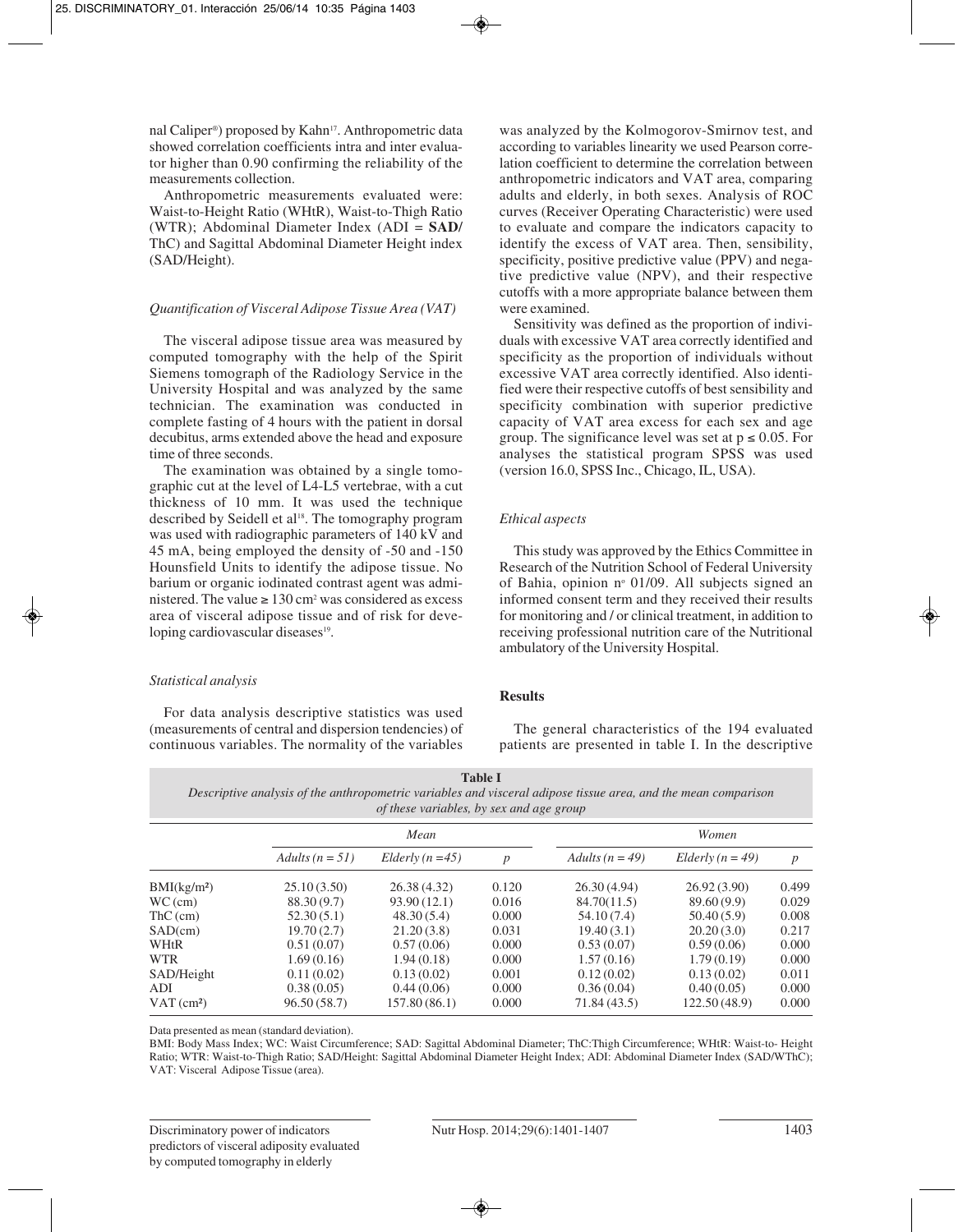analysis, variables were compared for each sex and their respective age group, showing that most of the averages of abdominal adiposity anthropometric indicators, as well as the VAT area, were higher among the elderly in both sexes. For men the percentage of excess in VAT area was 26.5% in adults and 62.2% in the elderly. For women the percentage was 12.5% and 42.9%, respectively.

Among men it was found that most of the anthropometric indicators showed high correlations with the VAT area and this occurred regardless the age group, with the highest correlations of WHtR ( $r = 0.79$ ,  $p \le 0.01$ , in both adults and elderly) and SAD/Height ( $r = 0.78$ ,  $p \le$ 0.01, adults;  $r = 0.79$ ,  $p \le 0.01$ , elderly) (table II).

For women, the anthropometric indicators showed positive and statistically significant correlations with the VAT area. The WHtR and SAD/Height showed correlation of 0.73 ( $p \le 0.01$ ) and 0.64 ( $p \le 0.01$ ) respectively in adults and elderly. It was noted that in the group of elderly women the correlations between these indicators were not as strong when compared to the group of adult women (table II).

The lowest correlation was observed between thigh circumference and VAT area, in both sexes, statistical significance was observed among elderly men and adult women.

The table III shows the areas under the ROC curve of anthropometric indexes for detecting the excess in the area of visceral adipose tissue, their respective cutoffs points, sensibility and specificity values with better balance between themselves and their predictive positive and negative values. In general, it was observed

#### **Table II**

*Correlation coefficient between the anthropometric indicators and the visceral asipose tissue area, in both sexes*

|            |          | Visceral Adipose Tissue Area |          |          |
|------------|----------|------------------------------|----------|----------|
|            | Men      |                              | Women    |          |
|            | Adults   | Elderly                      | Adults   | Elderly  |
| <b>WC</b>  | $0.76**$ | $0.74**$                     | $0.75**$ | $0.60**$ |
| <b>ThC</b> | 0.19     | $0.34*$                      | $0.36*$  | 0.24     |
| SAD        | $0.70**$ | $0.76**$                     | $0.75**$ | $0.62**$ |
| WHtR       | $0.79**$ | $0.79**$                     | $0.73**$ | $0.64**$ |
| <b>WTR</b> | $0.64**$ | $0.62**$                     | $0.53**$ | $0.35*$  |
| SAD/Height | $0.78**$ | $0.79**$                     | $0.73**$ | $0.64**$ |
| ADI        | $0.60**$ | $0.66**$                     | $0.67**$ | $0.48**$ |

WC: Waist Circumference; SAD: Sagittal Abdominal Diameter; ThC:Thigh Circumference; WHtR: Waist-to- Height Ratio; WTR: Waist-to-Thigh Ratio; SAD/Height: Sagittal Abdominal Diameter Height Index; ADI: Abdominal Diameter Index (SAD/WThC).  $*_{p}$  < 0.05; \*\*p < 0.01.

| <b>Table III</b><br>Cutoffs, sensitivity and specificity of the anthropometrics indexes that correspond to a VAT area of $\geq 130$ cm <sup>2</sup><br>and the areas below the ROC Curve for men and women |          |                     |            |             |                                 |          |                        |            |             |                         |
|------------------------------------------------------------------------------------------------------------------------------------------------------------------------------------------------------------|----------|---------------------|------------|-------------|---------------------------------|----------|------------------------|------------|-------------|-------------------------|
|                                                                                                                                                                                                            |          |                     |            |             | Visceral Adipose Tissue Area    |          |                        |            |             |                         |
|                                                                                                                                                                                                            |          | <b>Adults</b>       |            |             |                                 |          | Elderly                |            |             |                         |
|                                                                                                                                                                                                            |          | $ROC$ Area (95% CI) | $Cut$ -off |             | Sens. (PPV) Spec. (NPV)         |          | $Roc$ Area (95% CI)    | $Cut$ -off |             | Sens. (PPV) Spec. (NPV) |
| Men                                                                                                                                                                                                        |          |                     |            |             |                                 |          |                        |            |             |                         |
| WHtR                                                                                                                                                                                                       | $0.91**$ | $(0.818 - 1.008)$   | 0.54       | 86.7 (66.9) | 86.1 (95.2)                     | $0.90**$ | $(0.882 - 0.991)$ 0.55 |            | 85.7 (88.9) | 82.4 (77,8)             |
| <b>WTR</b>                                                                                                                                                                                                 | $0.90**$ | $(0.809 - 0.987)$   | 1.77       | 93.3(68.5)  | 86.1 (97.5)                     | $0.87**$ | $(0.771 - 0.973)$      | 1.90       | 82.1 (85.2) | 76.5(72.2)              |
| SAD/Height                                                                                                                                                                                                 | $0.84**$ | $(0.710 - 0.964)$   | 0.12       | 86.7 (50.3) | 72.2 (94.4)                     | $0.90**$ | $(0.791 - 0.986)$      | 0.12       | 82.1 (85.2) | 76.5(72.2)              |
| ADI                                                                                                                                                                                                        | $0.83**$ | $(0.727 - 0.943)$   | 0.38       | 86.7(50.3)  | $72.2(94.4)$ 0.91 **            |          | $(0.828 - 0.991)$ 0.42 |            | 82.1 (88.5) | 82.4 (73.7)             |
| Women<br>WHtR                                                                                                                                                                                              | $0.87**$ | $(0.736 - 1.008)$   | 0.59       | 83.3 (42.2) | $83.7(97.2)$ 0.81 <sup>**</sup> |          | $(0.678 - 0.939)$ 0.58 |            | 81.0 (74.0) | 78.6 (84.6)             |

ROC: Receiver Operating Characteristic, AUC: Areas under the ROC curves, WHtR: Waist-to-Height Ratio; WTR: Waist-to-Thigh Ratio; SAD/Height: Sagittal Abdominal Diameter Height Index; ADI: Abdominal Diameter Index (SAD/WThC); Sens.: Sensitivity; Spec.: Specificity; PPV: positive predictive value; NPV: negative predictive value; CI:Confidence interval (95%).

WTR 0.80 \* (0.637- 0.968) 1.57 83.3 (24.2) 62.8 (96.3) 0.63 (0.466- 0.789) 1.81 57.1 (50.0) 57.1 (63.9) SAD/Height 0.88 \*\* (0.750- 1.002) 0.13 83.3 (39.0) 81.4 (97.2) 0.84 \*\* (0.716- 0.975) 0.13 81.0 (77.3) 82.1 (85.2)<br>ADI 0.84 \*\* (0.714- 0.968) 0.38 83.3 (31.7) 74.4 (96.9) 0.73 \*\* (0.589 - 0.877) 0.41 71.4 (65.2) 71.4 (76.9 ADI 0.84 \*\* (0.714 - 0.968) 0.38 83.3 (31.7) 74.4 (96.9) 0.73 \*\* (0.589 - 0.877) 0.41 71.4 (65.2) 71.4 (76.9)

 $*p < 0.05$ ;  $**p < 0.01$ .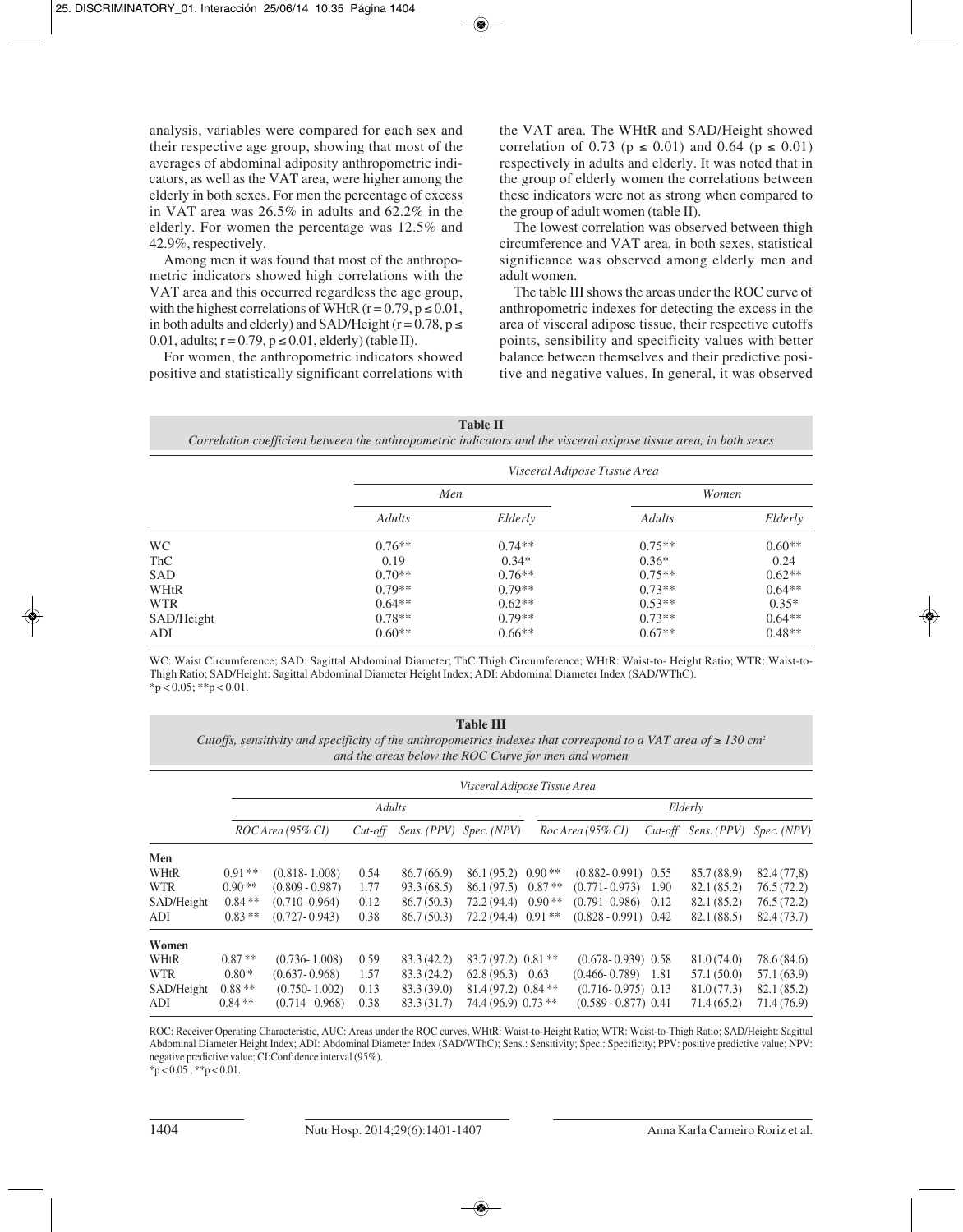that most of the anthropometric obesity indicators showed areas of high discriminatory power, being statistically significant.

Among men, the WHtR had the highest predictive power for a VAT area > 130 cm2 , with an area under the ROC curve above 0.90 and positive predictive values (PPV) with the highest probability of detecting a man with excess visceral fat when WHtR is higher than the cutoff 0.54 (sens.: 86.7%; spec.: 86.1%) in adults and higher than 0.55 (sens.: 85.7%; spec.: 82.4%) among the elderly, with a PPV of 88.9% (table III).

It is noteworthy that among elderly men the cutoff points were higher than those of adults, except for the SAD/Height, in which the values were similar. Overall, among elderly men, the indicators that had better predictive values were WHtR, SAD/Height and ADI (table III).

For women, the SAD/Height and WHtR were the ones that had the best predictive power, with area under the ROC curve above 0.80, in elderly women, and above 0.86 in the adults. The cutoff of the WHtR to identify excess abdominal visceral fat for elderly women was 0.58 (sens.: 81.0%; spec.: 78.6%). Similar to men, most of the cutoffs in the group of elderly women was higher than of adults (table III).

The WHtR and SAD/Height were the indicators with higher PPV, which had a higher probability of detecting an elderly woman with excess VAT area when its cutoff point was greater than 0.58 and 0.13, respectively, this probability being higher than 74%. On the other hand, the negative predictive values (NPV) found no excess in the VAT area in 97.2% of cases among adult women when the WHtR and SAD/ Height were below their cutoff . For elderly women, the indicator with the highest NPV was SAD/Height, which found women without excess VAT area when SAD/Height was lower than 0.13 in 85.2% (table III).

The WTR and ADI showed areas under the ROC curve greater than 0.80 ( $p \le 0.01$ ), in all age groups, except in elderly women (table III).

# **Discussion**

The present study shows that anthropometric indicators of abdominal obesity performed well in estimating visceral fat measured by CT, in particular the WHtR and SAD/Height in the elderly, on both sexes. In fact, abdominal obesity is one of the characteristics of global cardiometabolic risk and represents the general risk of developing cardiovascular diseases and Diabetes Mellitus type 2<sup>1</sup> and early identification becomes essential, especially when considering the body changes and fat distribution that occur with aging. Thus, these would be alternative methods and replace the computed tomography for estimating visceral fat.

In this study, the highest averages of anthropometric indicators of abdominal obesity and area of VAT were presented by elderly men and women. The physiological changes that occur with aging consist also in higher fat concentration in the abdominal area, mainly visceral, and when this accumulation becomes excessive, there are greater chances for disorders already mentioned<sup>20-22</sup> because this fat is metabolically active and influences normal and pathological processes. Visceral fat increase can occur independently of total or central adiposity changes and represents a clinically relevant phenotype23-25.

There are studies<sup>7,8</sup> that suggest strong correlations between WC, the SAD and the VAT area measured by computed tomography, however, indexes derived from these anthropometrics indicators, such as WHtR and SAD/Height, have shown similar correlations with visceral fat, when compared with their isolated measurements, this was also found in the present study. However, Ashwell and Hsieh<sup>26</sup> showed that the WHtR is more sensitive to assess health risk than the WC in different populations, possibly by encompassing the adjustment for different heights. The elderly show a decrease in height that must be considered, and thus obtaining a more individualized evaluation of WC.

From this point of view, WHtR has been considered superior to several anthropometrics indicators for indicating high cardiovascular<sup>13,27</sup> and coronary risk<sup>28.</sup>The WHtR is also known as abdominal obesity index, its analysis suggests that waist circumference of an individual should not exceed half the value of its height<sup>26,29</sup>. The WHtR has the effect of neutralizing the differences between heights allowing to individualize the interpretation of fat concentration for different ages since height influences the value of WC.

To identify the discriminatory power of the main indicators studied here in predicting the excess of visceral fat, areas under the ROC curve were created. The WHtR and SAD/Height were the best discriminators of risk for the elderly in both sexes. In this study, WHtR showed high values of these areas as well as in other studies<sup>27,30,31</sup> translating into greater discriminatory power of the WHtR to identify androgenic obesity.

Of particular interest are the cutoffs those indicators for the elderly, that have not been previously identified, however the results presented here were from a specific group, and cannot be generalized. These cutoffs allow the detection of individuals at risk, being a practical, simple and widely applicable resource. It is important to consider the existence of body changes with the aging process, which could generate different WHtR cutoffs between age groups. In this study, the WHtR cutoffs ( $> 0.54$  for men and  $> 0.58$  for women) were slightly higher than those observed by other studies related to coronary disease risk, for hypertension and metabolic syndrome32-34. In general, the sensitivity and specificity of visceral obesity indicators were greater than 71.4% for most of the analyzes in this study.

There are indicators not yet explored such as WTR and ADI that were suggested as substitutes for the waist/hip ratio, able to estimate visceral fat and their risks<sup>17,35,36</sup>. In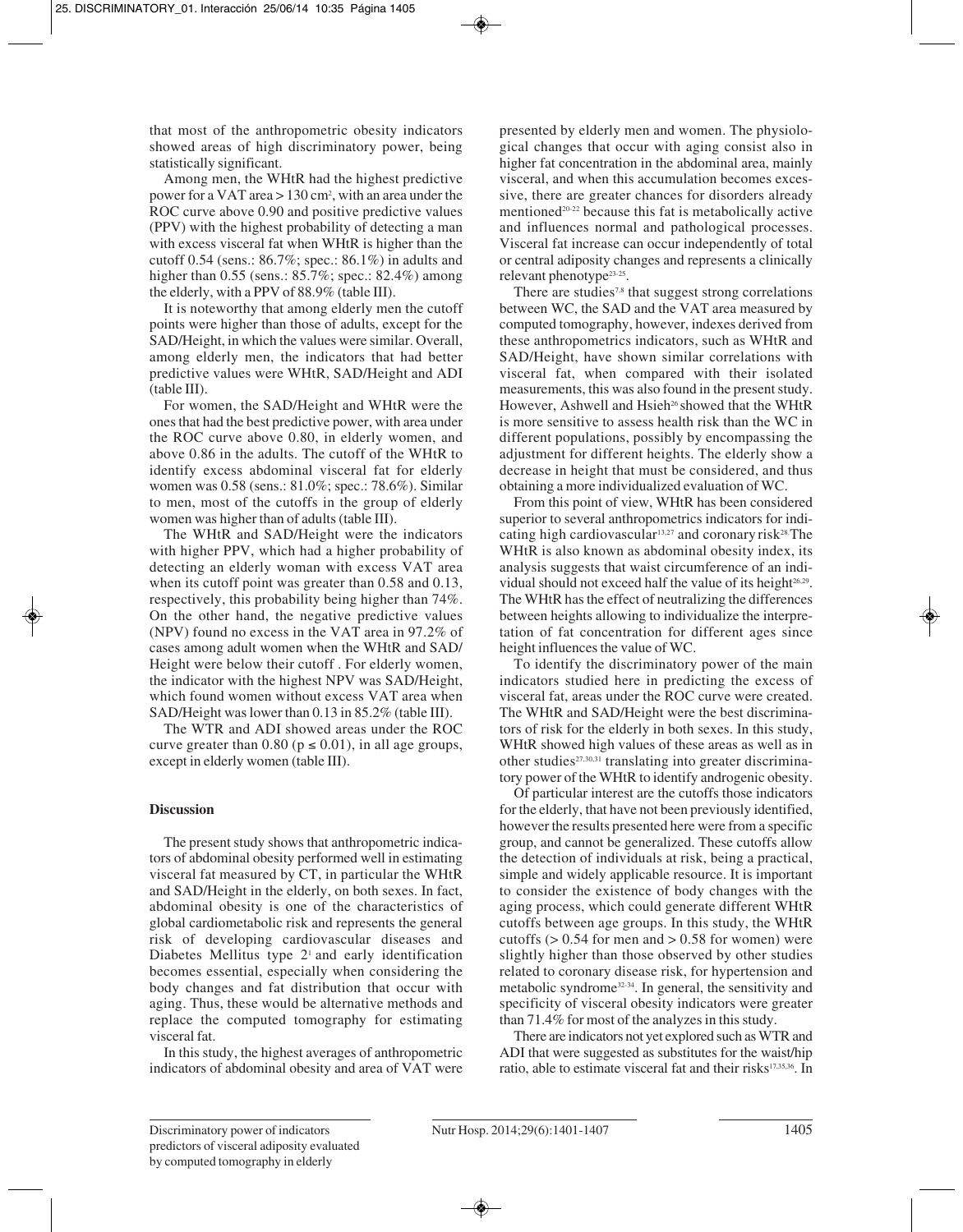the present study, results similar to the literature were found, revealing that these indicators also have good discriminatory power to predict excess visceral fat, especially in men. However, both WTR as ADI do not take in consideration the proportionality with respect to height, and may remain unchanged, if there is an increase, or decrease, in the measures WC or SAD and ThC. This reinforces the importance of using WHtR and SAD/Height that only change if there is a change in their central measurements, the WC and SAD, respectively.

In this study, there was the limitation of not considering the race because of the difficulty in classifying due to the large miscegenation of the local population. Moreover, being a cross-sectional study, it is impossible to establish causal relationships.

The discrepancies found between studies may be related to methodological differences, varied ethnic characteristics and the age factor, where the elderly are generally included in the same group of adults for analysis, disregarding the peculiarities of aging. In this study, the careful selection of the sample provided a greater representation of equitable groups in respect to the amount of visceral fat. Many studies used different anthropometric techniques, especially for WC and SAD, and/or used another image method and not CT, the golden standard for visceral fat quantification. In the present study the most recommended anatomical location for anthropometric techniques was used<sup>17,37</sup>.

This study complements the investigation published<sup>7</sup> where a strong correlation and accuracy of WC and SAD to identify the excess of the VAT area in adults and elderly was observed. Thus, it was proposed to evaluate if the indexes with WC and SAD measures, including the height and/or the ThC, would have better results in this prediction. It has been verified that the correlations were similar and the areas under the ROC curve were larger.

The WHtR and SAD/Height were good in predicting the VAT area of risk in elderly, without the need of measuring it by computed tomography. From the clinical point of view, those results have potential for practical application, since an investigation by CT to eva luate visceral fat becomes more elaborate, costly and emits radiation. On the other hand, indicators of abdominal obesity, presented here, especially WHtR, use body measurements obtained by traditional and simple techniques, non-invasive, of rapid acquisition and interpretation, reproducible and inexpensive, reinforcing its superiority in detecting fat-related changes associated with obesity.

In this regard, it is recommended to periodically measure these anthropometric indexes, expanding their clinical use and in epidemiological studies, as well as in screening for monitoring elderly, essential in subsidizing preventive strategies in individuals and populations.

# **Potential Conflict of Interest**

No potential conflict of interest relevant.

# **Sources of Funding**

This study was funded by CNPq (Conselho Nacional de Desenvolvimento Científico e Tecnológico).

# **Study Association**

This article is part of the thesis of the first author, Program Postgraduate in Medicine and Health, Federal University of Bahia.

# **Acknowledgements**

The authors thank the participants, CAPES Foundation (Ministry of Education of Brazil) and the research team.

# **References**

- 1. Shimabukuro M. Cardiac Adiposity and Global Cardiometabolic Risk New Concept and Clinical Implication. *Circ J* 2009; 73: 27- 34.
- 2. Despre s JP, Lemieux I, Bergeron J, Pibarot P, Mathieu P, Larose E et al. Abdominal obesity and metabolic syndrome. *Arterioscler Thromb Vasc Biol. Nature* 2006; 444: 881-7.
- 3. Smith JD, Borel AL, Nazare JA, Haffner SM, Balkau B, Ross R et al. Visceral Adipose Tissue Indicates the Severity of Cardiometabolic Risk in Patients with and without Type 2 Diabetes: Results from the INSPIRE ME IAA Study. *J Clin Endocrinol Metab* 2012; 97 (5): 1517-25.
- 4. Wajchenberg BL. Subcutaneous and visceral adipose tissue: their relation to the metabolic syndrome. *Endocr Rev* 2000; 21 (6): 697-738.
- 5. Nicklas BJ, Cesari M, Penninx BW, Kritchevsky SB, Ding J, Newman A et al. Abdominal obesity is an independent risk factor for chronic heart failure in older people. *J Am Geriatr Soc* 2006; 54 (3): 413-20.
- 6. Van Der Kooy K, Seidell JC. Techniques for the measurement of visceral fat: a practical guide. *Int J Obes Relat Metab Disord* 1993; 17 (4): 187-96.
- 7. Roriz AKC, Oliveira CC, Almeida P et al. Methods of predicting visceral fat in adults and older adults: a comparison between anthropometry and computerized tomography. *Arch Latinoamericanos Nutrición* 2011; 61 (1): 5-12.
- 8. Sampaio LR, Simôes EJ, Assis AMO, Ramos LR. Validity and Reliability of the Sagittal Abdominal Diameter as a Predictor of Visceral Abdominal Fat. *Arq Bras Endocrinol Metab* 2007; 51: 980-6.
- 9. Schneider HJ, Friedrich N, Klotsche J, Pieper L, Nauck M, John U et al. The predictive value of different measures of obesity for incident cardiovascular events and mortality. *J Clin Endocrinol Metab* 2010; 95: 1777-85.
- 10. Taylor AE, Ebrahim S, Ben-Shlomo Y, Martin RM, Whincup PH et al. Comparison of the associations of body mass index and measures of central adiposity and fat mass with coronary heart disease, diabetes, and all-cause mortality: a study using data from 4 UK cohorts. *Am J Clin Nutr* 2010; 91: 547-56.
- 11. Kahn HS, Bullard KM, Barker LE, Imperatore G. Differences between Adiposity Indicators for Predicting All-Cause Mortality in a Representative Sample of United States Non-Elderly Adults. *PLoS ONE* 2012; 7 (11): e50428.
- 12. Browning LM, Hsieh SD, Ashwell M. A systematic review of waist-to-height ratio as a screening tool for the prediction of cardiovascular disease and diabetes: 0.5 could be a suitable global boundary value. *Nutr Res Rev* 2010; 23: 247-69.